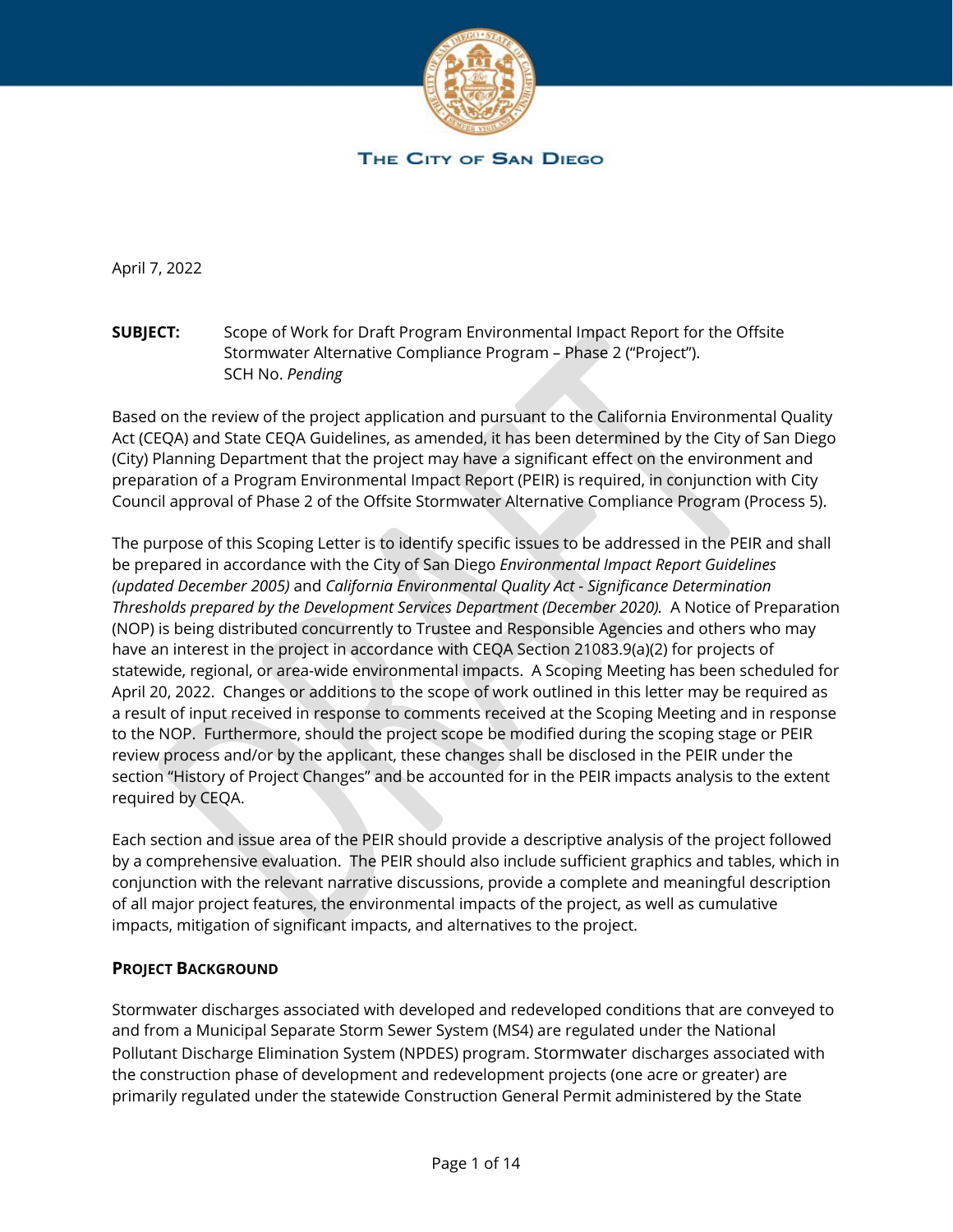Water Resources Control Board (SWRCB). The San Diego Regional Water Quality Control Board (RWQCB) also regulates stormwater discharges from development and redevelopment projects in both the construction and post-development phases under the San Diego Regional MS4 Permit (RWQCB 2013). The Regional MS4 Permit establishes post-construction performance standards for development projects including (1) source control and site design practices, (2) stormwater pollutant control best management practices (BMPs), and (3) hydromodification management BMPs.

The Regional MS4 Permit allows the City discretion to grant permission for private and public projects to utilize offsite alternative compliance projects (ACPs) for meeting pollutant control performance standards and/or hydromodification flow control requirements on a project level. An ACP is an offsite water quality or hydromodification improvement project constructed to offset potential negative impacts (e.g., increased pollutants or changes in water flows) associated with the development or redevelopment project. The MS4 Permit requires that offsite ACPs demonstrate that the ACP provides a "greater overall water quality benefit" for the portion of pollutants and/or flow control not fully mitigated onsite. This benefit is compared against the condition wherein full compliance occurs onsite. In order to qualify, the overall water quality benefit of a potential off-site ACP must be consistent with the approved Water Quality Equivalency (WQE) guidance document for the San Diego Region (Region 9; San Diego Regional Copermittees 2018).

In the City of San Diego, geographic conditions may limit the applicability of potential ACPs in certain watershed areas. For water quality pollutant control, the offsite ACP must be in the same watershed management area as the proposed development or redevelopment. For hydromodification control, additional location restrictions apply based on the conditions within the watershed management area, as described in the WQE guidance document.

To allow for the use of offsite ACPs, the City Stormwater Department has developed the Offsite Stormwater Alternative Compliance Program (Program). The first phase of Program (Phase 1) has been in place since February 16, 2016 and allows project applicants to implement an offsite ACP provided, they are fully responsible for ACP design, construction, operation, and long-term maintenance. Phase 1 ACPs are designed to directly offset a specific development or redevelopment project's impact on water quality and stormwater flows. No credit trading is allowed in Phase 1.

An update to the City's Stormwater Standards Manual is proposed to include a second phase of offsite ACPs (Phase 2) wherein applicants and/or independent entities would be allowed to implement, fund or partially fund an ACP and bank any excess WQE credits for use by the applicants, independent entities, or others. Phase 2 participation would be provided through a credit trading system as described in the proposed updates to Part 3 of the Stormwater Standards Manual. Phase 2 of the Program is the proposed project to be addressed in the PEIR, as generally described below.

### **PROJECT DESCRIPTION**

Phase 2 of the Program would allow private or public development projects to meet their water quality and/or hydromodification performance standards with a combination of onsite flow-thru treatment control Best Management Practices (BMPs) and offsite ACPs. Offsite ACPs can consist of retention, biofiltration or flow-thru structural BMPs which detain, retain, filter, remove, and/or prevent the release of pollutants to surface waters. Natural System Management Practices (NSMPs), such as land restoration, stream rehabilitation or land preservation projects that restore and/or preserve predevelopment watershed functions in lieu of providing direct management of pollutant control and/or hydromodification flow control, are also an acceptable type of ACP.

An offsite ACP can provide stormwater pollutant control benefits, hydromodification flow control benefits, or a combination of the two, depending on its features. Permanent structural BMPs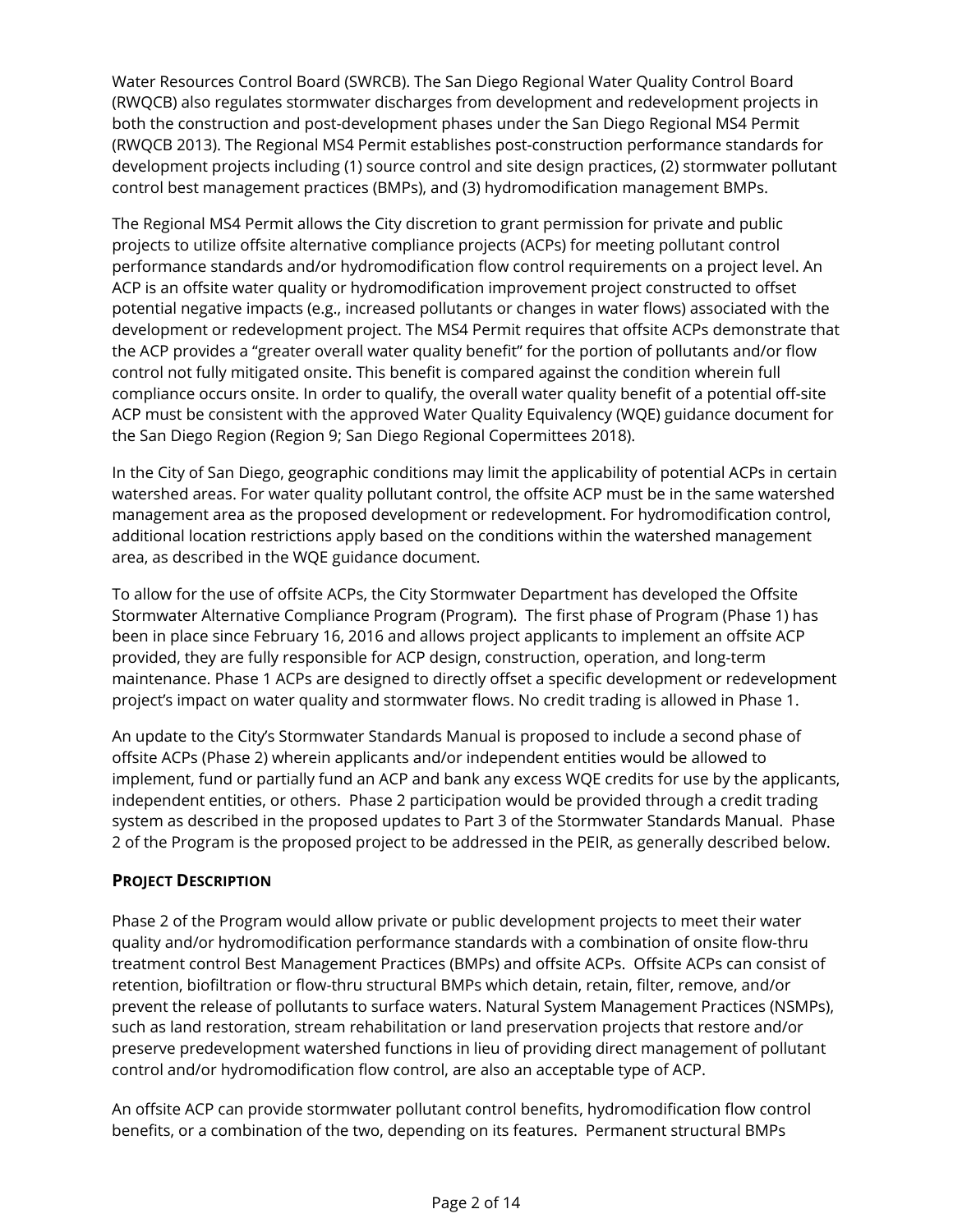require on-going inspection and maintenance at regular intervals to maintain designed pollutant control and/or hydromodification flow control performance. For ACPs that involve stream rehabilitation, ongoing maintenance and operation of the improvements would occur at regular intervals; these projects typically require a higher level of maintenance in the first few years during vegetation establishment. The Phase 2 Program includes requirements for demonstration of ACP operation and maintenance mechanisms.

Phase 2 of the Program also proposes an ACP credit system. The Clean Water Act allows for water quality credit trading to fulfill NPDES MS4 Permit requirements, but it does not include implementing provisions (i.e., a formal framework) for such a program. Through the City's proposed WQE credit system, an offsite ACP that follows the specifications outlined in the San Diego RWQCBapproved WQE guidance document, may generate excess water quality credits. Excess water quality credits could be purchased or used by the PDP developer or property owner to comply with Regional MS4 Permit new/redevelopment requirements on the current or future project site(s). In addition, the Program allows for excess credits to be purchased or used by other developers/applicants or property owners to assist in complying with Regional MS4 Permit requirements on other projects. Once the amount of credits an individual ACP generates is approved by the City, the ACP owner may sell or trade the credits to another project located within the same credit trading area. Trading areas are no larger than the limits of a watershed management area. Credit trading limitations in certain watershed management areas may be applied based on Total Maximum Daily Load (TDML), Areas of Special Biological Significance (ASBS), and/or other water quality regulatory drivers or hydrogeographic features.

The proposed City Stormwater Standards Manual presents the policy authority for Phase 2 of the Program. The Stormwater Standards Manual describes a) projects' eligibility to participate in the Program; b) provides technical guidance as to how the Program is implemented; and c) outlines long-term maintenance and compliance efforts associated with Program utilization. Phase 2 of the Program is intended to enhance flexibility for developing properties within the City's jurisdiction while concurrently incentivizing improvements to water quality in locations that otherwise may not see improvements in the near term (City of San Diego 2018a). The Program has been designed, and would be implemented to provide greater overall water quality benefit to the watershed when compared to implementing onsite BMPs on a project-by-project basis under the current Stormwater Standards Manual (City of San Diego 2018b).

### **PROJECT LOCATION**

The proposed Program would be limited to development and redevelopment projects within the City's corporate boundaries. ACPs would have to be installed within the same credit trading area (watershed management area, or subwatershed area for certain locations) as where the development project is proposed and water quality and/or water flow impacts may occur. The watershed management areas in City jurisdiction include: San Dieguito, Los Peñasquitos, Mission Bay, San Diego River, San Diego Bay, and Tijuana River. Figure 1 shows the WMAs where the Program could be implemented within the City.

### **PROJECTS WITHIN THE SCOPE OF THE PEIR**

Another purpose of this or any other PEIR is to streamline future environmental review of projects found to fall within the scope of the PEIR. The PEIR should address and evaluate the potential ACP and credit system features of the Program at a general programmatic level. The PEIR is not intended or structured to evaluate project-level impacts associated with future implementation of any of the projects using the Program or any of the individual ACPs that could be constructed under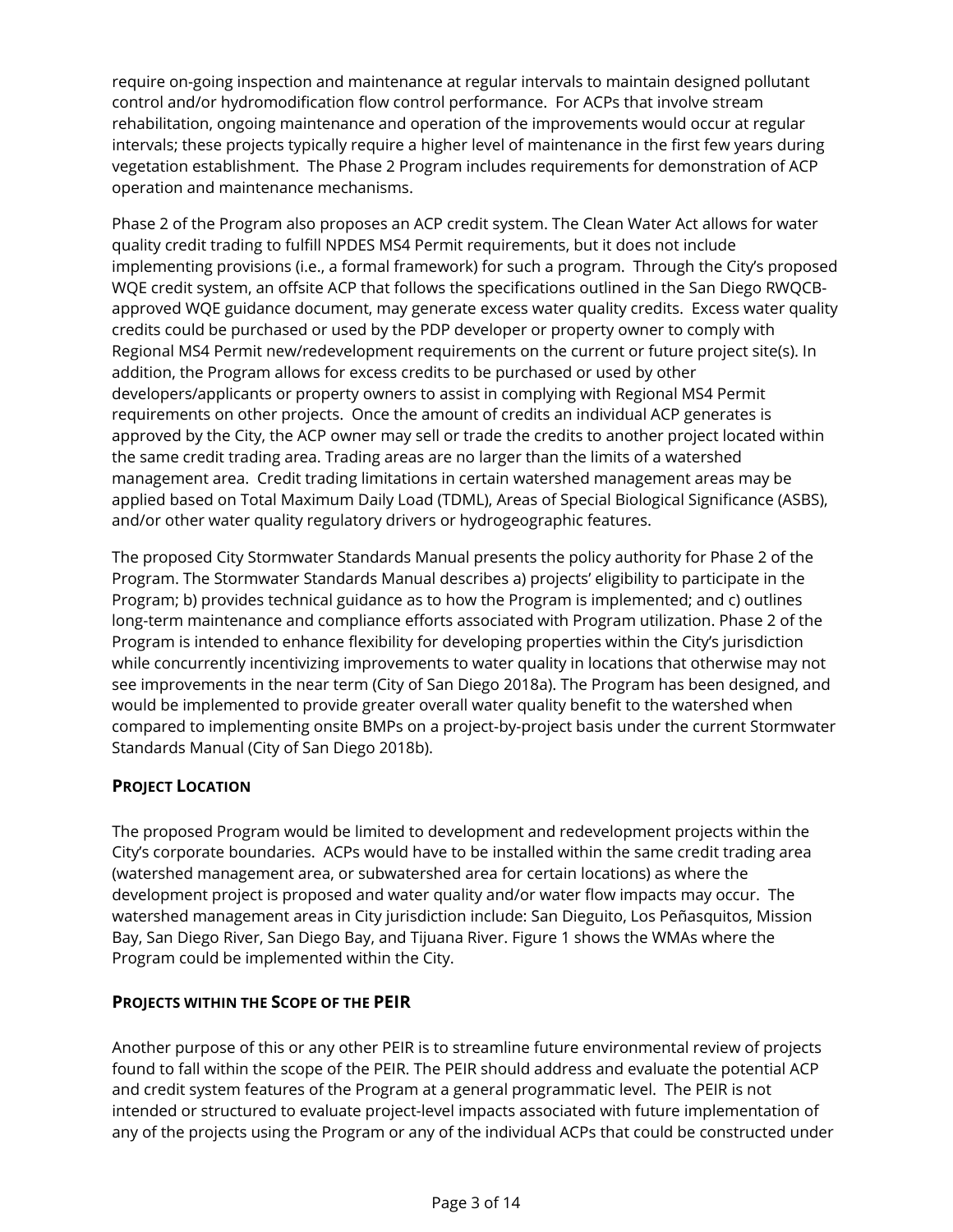the Program. The PEIR may provide information and analyses that could be used in conjunction with future project-level environmental reviews of such improvements. Any subsequent activities proposed under the Program should be reviewed for consistency with the PEIR. Project level impacts of subsequent activities are subject to additional environmental review in accordance with CEQA.

Pursuant to the CEQA Guidelines (Section 15168), a PEIR allows the lead agency to consider broad policy alternatives and program-wide mitigation measures at an early time when the agency has greater flexibility to deal with basic problems or cumulative impacts, and allow reduction in paperwork. In addition, it may be used with the intent of streamlining and limiting the later environmental review required for projects that implement the components of the Program.

### **PEIR FORMAT AND CONTENT**

The PEIR serves to inform governmental agencies and the public of a project's environmental impacts. Emphasis on the PEIR must be on identifying feasible solutions to environmental problems. The objective is not simply to describe and document an impact, but to actively create and suggest mitigation measures or project alternatives that would avoid or substantially reduce the significant adverse environmental impacts. The adequacy of the PEIR will depend greatly on the thoroughness of this effort. The PEIR must be written in an objective, clear and concise manner, and must meet the requirements of CEQA. Wherever possible, use graphics to replace extensive word descriptions and to assist in clarification. Conclusions must be supported by substantial evidence presented in the PEIR or otherwise contained in the administrative record, with quantitative, as well as qualitative information to the extent practicable.

Prior to distribution of the PEIR, the Certification will be attached to the front of the draft document. The Certification cannot be prepared until a PEIR has been submitted and accepted for release by the City. The PEIR should include a Title Page which includes the Project Number, State Clearinghouse Number (SCH No.) and the date of publication and an Executive Summary, reflecting the PEIR outline for each issue area identified below in Section V, but need not contain every element of the PEIR. Additional information regarding specific content and formatting of the PEIR can be found in the City's *Environmental Impact Report Guidelines (December 2005)* as outlined below*.* 

## **I. INTRODUCTION**

Introduce the project with a brief discussion on the intended use and purpose of the PEIR. Describe and/or incorporate by reference any previously certified environmental documents that address the project site. Summarize the discretionary City actions associated with the project and other local, state, or federal approvals or reviews anticipated to occur for the project, with the more detailed description of required approvals to be projects in Section III-Project Description. This section should also describe the basis for how this PEIR will be used for subsequent environmental review of offsite ACPs implemented in accordance with the Program and/or additional required approvals (if applicable).

### **II. ENVIRONMENTAL SETTING**

The PEIR should (i) describe the location of the project and present it on a regional map; (ii) provide a local and regional description of the environmental setting of the project, as well as adjacent land uses, area topography, drainage characteristics and vegetation; and (iii) include any applicable land use plans/overly zones that affect the project area, such as the City of San Diego's Multiple Species Conservation Program (MSCP)/Multi-Habitat Planning Area (MHPA),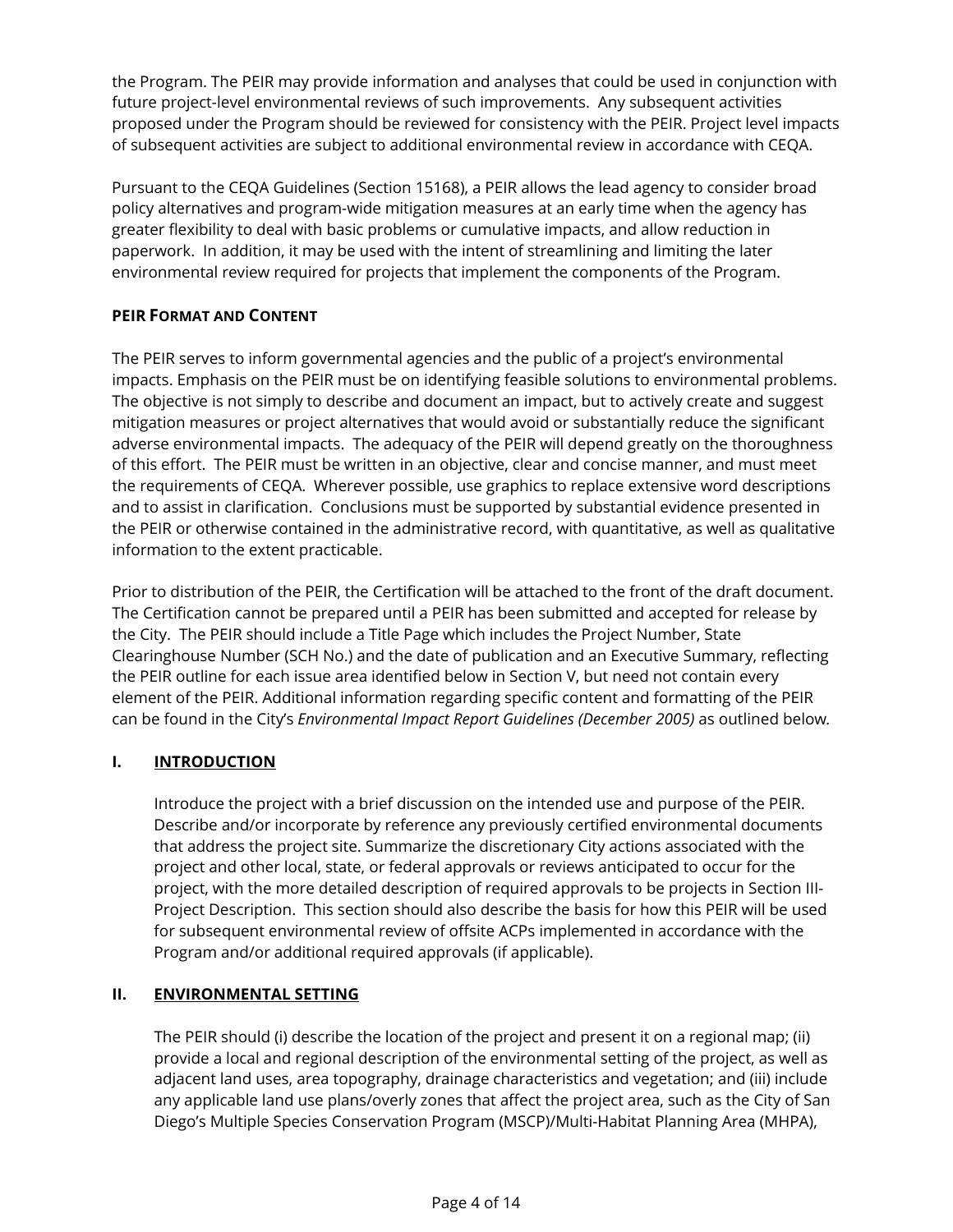environmentally sensitive lands (ESL) regulations such as steep hillsides, wetlands, sensitive habitat, and the Federal Emergency Management Agency (FEMA) 100 year floodplains or floodways that intersect with the project components.

### **III. PROJECT DESCRIPTION**

The PEIR should include a statement of the objectives of the project, including a description of the underlying purpose of the Program. A clearly written statement of the project objectives will assist in defining a reasonable range of alternatives to include in the PEIR, which would avoid or substantially reduce potentially significant impacts. This section of the document should include a discussion of all discretionary actions required for project approval and implementation, including but not limited to a description of all permits and approvals required by local, state, federal, and other regulatory agencies.

Pursuant to the CEQA Guidelines (Section 15168), a PEIR allows the lead agency to consider broad policy alternatives and program-wide mitigation measures at an early time when the agency has greater flexibility to deal with basic problems or cumulative impacts, and allow reduction in paperwork. In addition, it may be used with the intent of streamlining and limiting the later environmental review required for projects that implement the Program.

## **IV. HISTORY OF PROJECT CHANGES**

This section of the PEIR should outline the history of the project and any material changes that have been made to the project in response to environmental concerns raised during public and agency review of the project (i.e., in response to NOP or public scoping meetings or during the public review period for the PEIR).

### **V. ENVIRONMENTAL ANALYSIS**

The potential for significant environmental impacts must be thoroughly analyzed and mitigation measures identified that would avoid or substantially lessen any such significant impacts. The PEIR must represent the independent analysis of the City of San Diego as Lead Agency; therefore, all impact analysis must be based on the City's current *California Environmental Quality Act - Significance Determination Thresholds prepared by the Development Services Department (December 2020).*

The analysis should include all potential BMPs and credit/trading features associated with Phase 2 of the Program that may be implemented and would provide a comprehensive approach to outlining potential environmental effects. Future projects implemented in accordance with the Program have the potential to impact resources. The PEIR Project Description should include a discussion of the analytical framework proposed for addressing the potential environmental impacts of the Program, recognizing that the PEIR will provide a general evaluation of the impacts associated with implementing the overall Program, while the specific impacts particular to individual ACPs may be further evaluated when subsequent project-level components are proposed.

Mitigation identified in the PEIR should take the form of a Mitigation Framework, which will lay the foundation for how future ACPs are reviewed and documented during the subsequent environmental review process. Considerations to be addressed in the Mitigation Framework should include, but not be limited to: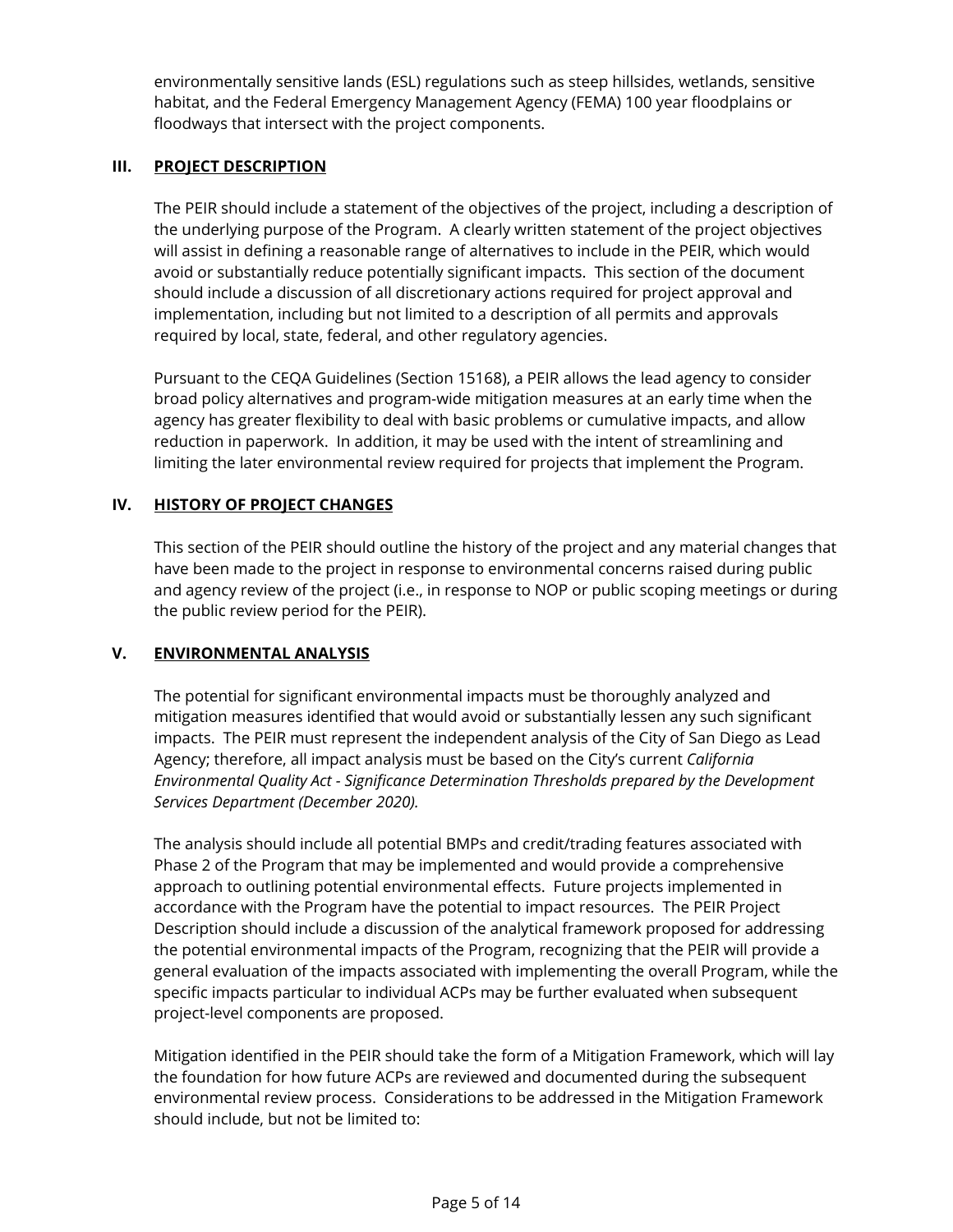(1) the Program extends over a very large and diverse geographic area, and the PEIR's description of existing conditions that may be impacted by the project will draw from a variety of existing data sources considered suitable and appropriate for a program level of analysis, and may be supplemented by more current and focused data developed in conjunction with subsequent project-level environmental reviews;

(2) the ability to draw definitive conclusions regarding the significance of potential impacts will in certain cases be influenced by degree of project design specificity available and the nature and amount of data available regarding existing conditions – hence, such significance conclusions will be based on substantial evidence that is reasonable and appropriate for a program level of analysis and subject to further consideration at subsequent project-level environmental reviews;

(3) The PEIR discussion of mitigation measures should be influenced by the amount and degree of specificity of information available at the time of PEIR preparation. In cases where the specifics of a mitigation measure(s) are not possible to define at the program level, the mitigation discussion should include a clear description of the necessary outcome of the mitigation (i.e., establish a specific performance standard(s) for mitigation) and identify the basic elements of, and/or options for, measures that can be implemented to achieve that outcome with the details of those measures to be defined in future projectlevel environmental reviews. This approach to mitigation at the program level cannot, however, defer to future studies to determine whether a significant impact would actually occur and/or defer a basic assessment of whether there are feasible measures to mitigate anticipated significant impacts; and

(4) The PEIR should address a reasonable range of alternatives for Phase 2 of the Program. Subsequent project-level reviews of ACPs may include an evaluation of alternatives to the specific design and location of the BMPs, it is not anticipated that alternatives to the overall Program will be revisited in subsequent environmental reviews associated with the project.

Below are key environmental issue areas that have been identified for this project, within which the issue statements must be addressed individually. Discussion of each issue statement should include an explanation of the existing site conditions, impact analysis, significance determination, and appropriate mitigation. The impact analysis should address potential direct, indirect, and cumulative impacts that could be created through implementation of the project and its alternatives. Each issue should be summarized along with a summary of whether or not future projects under the Program are required to analyze the issue further during subsequent project-level CEQA review.

### **Land Use**

- **Issue 1: Would the Program be inconsistent with or conflict with the environmental goals, objectives, and guidelines of the City of San Diego General Plan (General Plan), the City of San Diego Municipal Code, or the various community plans where the Program would be located, or other applicable land use plans?**
- **Issue 2: Would the Program result in a conflict with the provisions of the MSCP or other adopted environmental plans for the area?**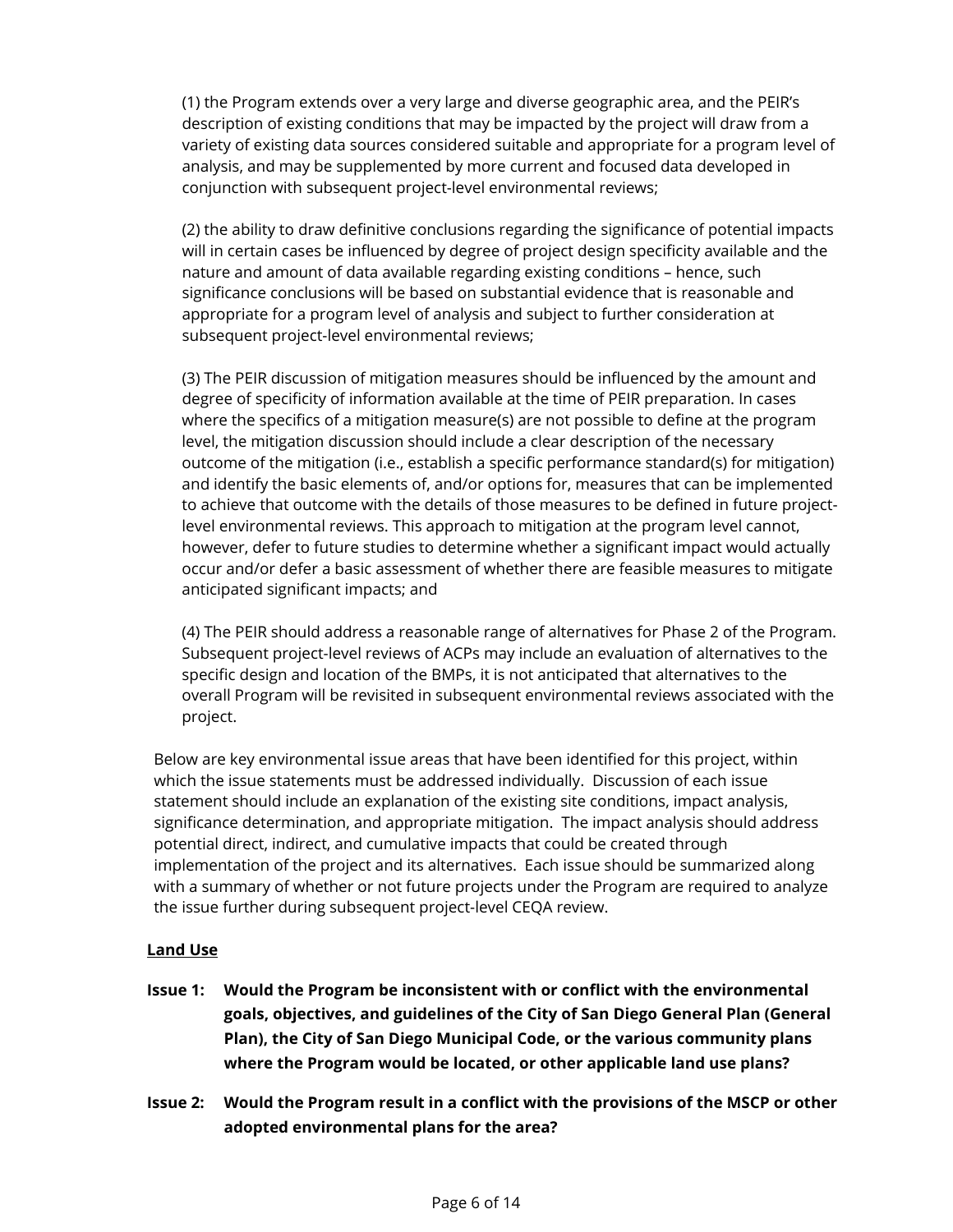# **Issue 3: Would the Program result in land uses which are not compatible with an adopted Airport Land Use Compatibility Plan (ALUCP)?**

The PEIR should evaluate how the Program accomplishes or fails to implement the environmental goals, objectives, and recommendations of the General Plan, the Community, Subarea, Local Coastal Program, Park/Preserve, and other relevant City land use plans, the San Diego Municipal Code, San Diego's City's Land Development Code, and the City's Climate Action Plan . If any inconsistencies are identified, the Land Use Section of this PEIR should also identify if these inconsistencies would result in a direct or indirect environmental impact. The PEIR should also address the land use compatibility with final MSCP Plan, the City's MSCP Subarea Plan, the Vernal Pool Habitat Conservation Plan, Multi-Habitat Planning Area, and other environmental plans.

## **AIR QUALITY/ODORS**

**Issue 1: Would the Program result in a violation of any air quality standard or contribute substantially to an existing or projected air quality violation?**

## **Issue 2: Would the Program exceed 100 pounds per day of respirable particulate matter (PM10) or 55 pounds per day of fine particulate matter (PM 2.5)?**

The PEIR should describe the area's climatological setting within the San Diego Air Basin and the basin's current attainment levels for State and Federal Ambient Air Quality Standards (AAQS). The PEIR should include a qualitative description of potential impacts to air quality and compliance with AAQS associated with subsequent activities that implement the Program. While a detailed quantified analysis of future project impacts to air quality cannot be addressed in the PEIR, an approximation of the probable emissions levels should be provided and future project-level impacts will be subject to subsequent environmental review under CEQA. A general quantification of potential construction-related emissions estimated to occur with typical construction activities associated with installing offsite ACPs should be included in the PEIR. The potential for temporary odors during construction activities should be discussed relative to their proximity to sensitive receptors.

The PEIR should identify a Mitigation Framework for implementation with subsequent projects, as well as requirements for minimizing air emissions during grading operations and operational activities, as applicable.

### **BIOLOGICAL RESOURCES**

- **Issue 1: Would the Program result in impacts to a sensitive habitat or sensitive natural community as identified in local, regional, state or federal plans, policies, or regulations?**
- **Issue 2: Would the Program result in an impact on City, State, or Federally regulated wetlands through direct removal, filling, hydrological interruption or other means?**
- **Issue 3: Would the Program result in a reduction in the number of any unique, rare, endangered, sensitive, or fully protected species of plants or animals?**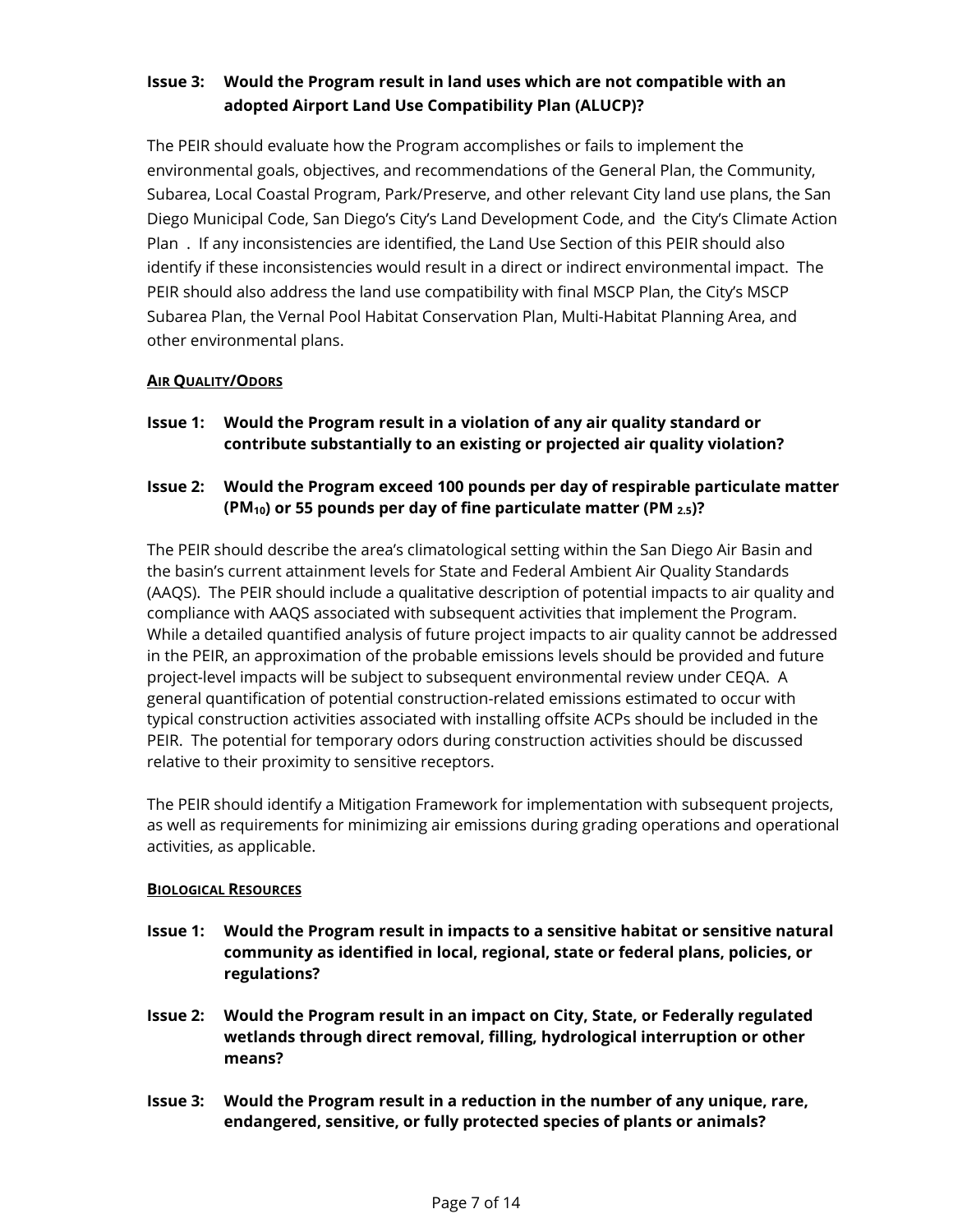### **Issue 4: Would the Program result in interference with the movement of any native resident or migratory wildlife through linkages or wildlife corridors?**

**Issue 5: Would the Program conflict with provisions of adopted local habitat conservation plans or policies protecting biological resources?**

#### **Issue 6: Would the Program introduce invasive species into natural open space areas?**

A series of diverse habitats and sensitive species could potentially be directly or indirectly affected by the Program and, to the extent feasible, should be discussed in this section of the PEIR. An inventory of the potential biological resources that could be affected by the Program should be prepared to address existing conditions, potential constraints, and opportunities related to biological resources within the project study area. The analysis should identify the sensitive habitat types and wetlands and potential for rare and sensitive species, MSCP-covered and narrow endemic flora and fauna, which are known to be, or to have a potential to exist, in the project study area.

The potential for direct and indirect impacts to sensitive communities and wetland habitat should be addressed within this section of the PEIR. If impacts to any wetlands or wetlands buffers are identified, a discussion of the feasibility or infeasibility of avoiding such impacts should be included.

Encroachment into the City's MHPA and Cornerstone Lands could occur with the Program. The biological resources section of the PEIR should disclose potential direct and indirect effects on resources in the preserve lands and associated wildlife corridors that may occur during implementation of offsite ACPs under the Program.

The PEIR should identify a Mitigation Framework for implementation with subsequent projects, as well as requirements for biological monitoring during grading operations and specific mitigation requirements for impacts.

#### **GREENHOUSE GAS EMISSIONS**

**Issue 1: Would the Program generate greenhouse gas emissions, either directly or indirectly, that may have a significant impact on the environment?**

# **Issue 2: Would the Program conflict with any applicable plan, policy or regulation of an agency adopted for the purpose of reducing the emissions of greenhouse gases?**

The PEIR shall provide a description of the existing global context in which climate change impacts are occurring and are expected to occur in the future; a summary of the relevant state laws that address climate change; a description of relevant statewide and/or regional GHG inventories to which the project would contribute; a quantification of the Program's direct and indirect GHG emissions; a discussion of whether the project would enhance or impede the attainment of state GHG reduction targets and its relationship to local plans and policies; and a description of the cumulative, global climate change impacts to which the project would contribute.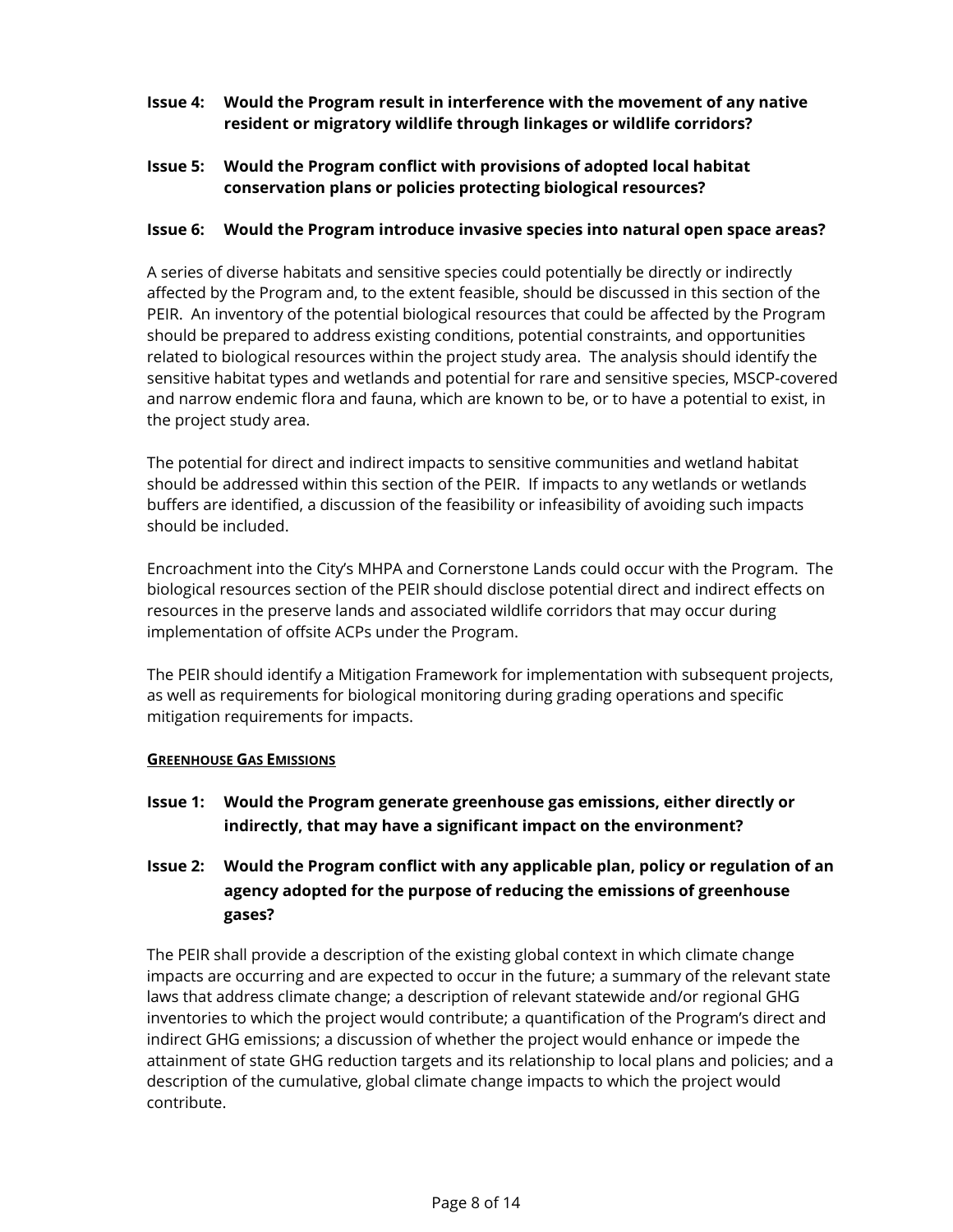Furthermore, an estimate of the Program generated GHG emissions shall be provided in this section. The projected GHG emissions shall be compared and incorporated into a qualitative discussion of the significance of the emissions relative to global climate change. The analysis of greenhouse gas impacts shall include a discussion of the project's compatibility with the City of San Diego Climate Action Plan and the Climate Action Plan checklist shall be included.

#### **HISTORICAL RESOURCES**

## **Issue 1: Would the Program result in the alteration or destruction of a prehistoric or historic archaeological site, or any adverse physical or aesthetic effects to a prehistoric or historic building, structure, object, or site?**

The Program includes improvements that would be located in or near areas where archeological sites have been previously recorded. The project could have a potentially significant impact on these sites. A cultural resources records search should be prepared for the project to address existing conditions, potential constraints and opportunities related to cultural and historic resources within the project area. Based on background research and review of archaeological site records, the PEIR should identify areas of high, moderate or low sensitivity and provide recommendations for further evaluation to determine significance when applicable and include recommendations for appropriate mitigation. The PEIR should identify a Mitigation Framework for implementation with subsequent projects, as well as requirements for archaeological monitoring during grading operations and specific mitigation requirements for discoveries.

#### **HYDROLOGY**

**Issue 1: Would the Program increase impervious surfaces and associated increased runoff?** 

## **Issue 2: Would the Program result in a substantial alteration to on-and off-site drainage patterns due to changes runoff flow rates or volumes?**

The Program involves the removal of impervious surfaces, reduction of runoff and installation of stormwater BMPs. The improvements would have the potential to influence the properties, distribution, and circulation of surface water and ground water in the project study area. Watershed management areas could benefit in the long-term from the implementation of the Program. The existing conditions in the PEIR should discuss the characteristics of the watersheds within the project study area, including the shape of the watershed, soil properties, recharge area, and surface relief features that influence the quantity of surface flows. The PEIR should address potential effects on hydrological conditions associated with implementing ACPs, in addition to onsite BMPs, within the project study area.

### **WATER QUALITY**

**Issue 1: Would the Program create discharges into surface or ground water, or in any alteration of surface or ground water quality, including, but not limited to, temperature, dissolved oxygen or turbidity? Would there be increases in pollutant discharges including downstream sedimentation?**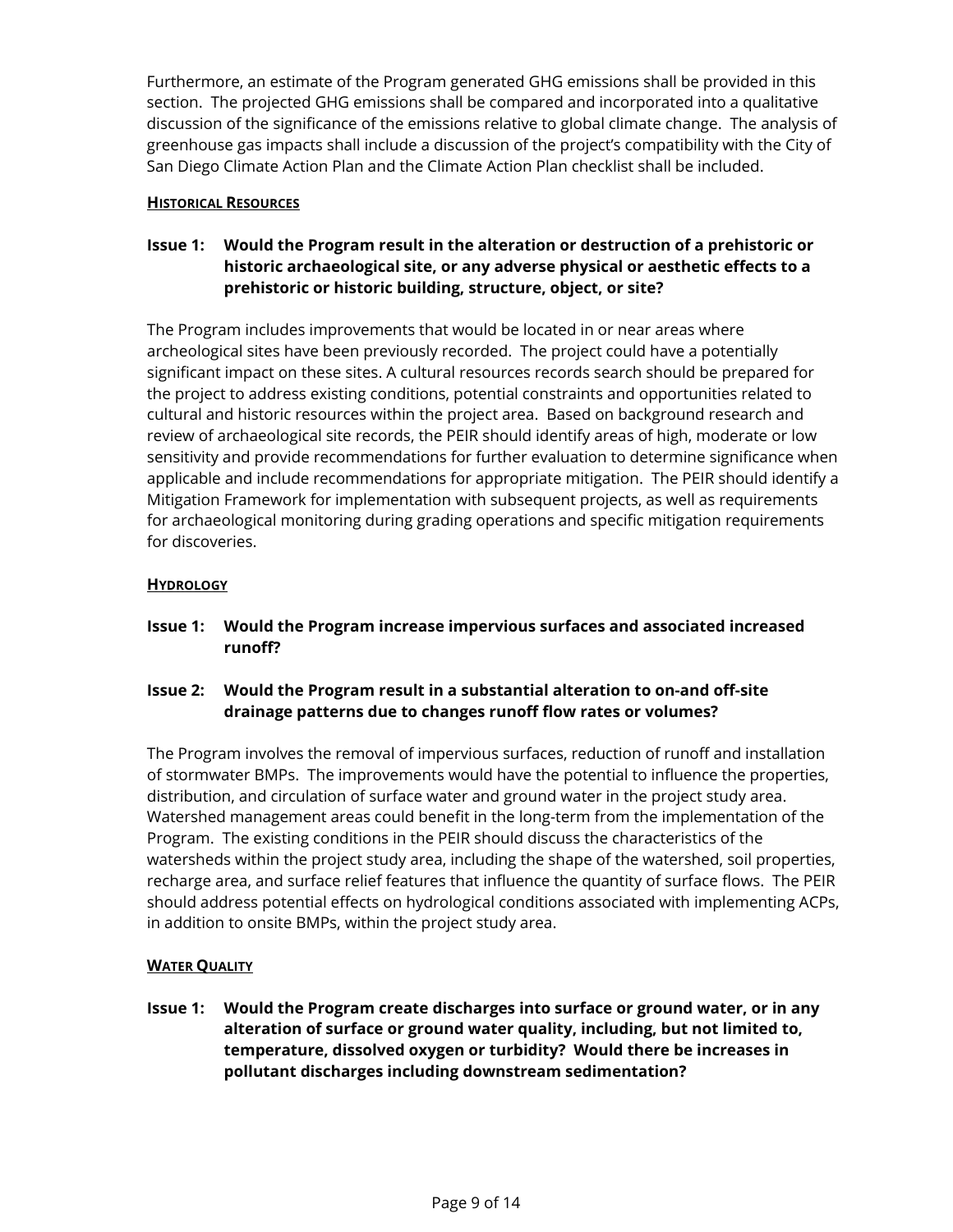### **Issue 2: Would the Program, when considered in combination with past, current, and future projects in the affected watersheds, result in cumulatively significant impacts on hydrology and water quality?**

Water quality within watersheds is affected by sedimentation caused by erosion, by runoff from developed lands carrying contaminants, and by direct discharge of pollutants (point-source pollution). Degradation of water quality could impact human health as well as wildlife systems. Sedimentation can cause impediments to stream flow. In addition, oxygen availability is affected by sedimentation, which can significantly influence aquatic and riparian habitats. The PEIR should address the existing conditions and potential effects from ACP implementation related to water quality within the project study area. The PEIR should identify the process for demonstrating water quality equivalency and, if necessary, outline a Mitigation Framework for implementation with subsequent projects.

### **Noise**

### **Issue 1: Would construction noise associated with implementation of the Program exceed the City's adopted noise ordinance or noise levels as established in the General Plan?**

The noise analysis in the PEIR should address potential construction-related impacts, including a general delineation of potential noise-sensitive uses located in the project study area, a description of noise levels associated with typical construction activities including general quantification of typical construction activity type noise levels at interval distances. The PEIR should address existing conditions and potential short-term noise effects associated with implementing ACPs. The PEIR should identify a Mitigation Framework for implementation with subsequent projects, as well as requirements for noise monitoring during construction activities.

### **TRIBAL CULTURAL RESOURCES**

## **Issue 1: Would the Program result in a substantial adverse change in the significance of a tribal cultural resource?**

Construction of ACPs in association with the Program could affect tribal cultural resources, as defined in Public Resources Code §21074 consisting of a site, feature, place, cultural landscape that is geographically defined in terms of the size and scope of the landscape, sacred place, or object with cultural value to a California Native American tribe. The PEIR should evaluate the potential for tribal cultural resources to exist in the project study area and assess the potential for the Program to impact such resources. Any consultation with the California Native American tribes conducted by the City should be outlined in the PEIR. The PEIR should identify a Mitigation Framework for implementation with subsequent projects, as well as requirements for Native American monitoring during grading operations and specific mitigation requirements for discoveries.

### **Solid Waste**

- **Issue 1: Would the Program be served by a landfill with sufficient permitted capacity to accommodate the Program's solid waste needs?**
- **Issue 2: Would the Program comply with federal, state, and locate statutes and regulations related to solid waste.**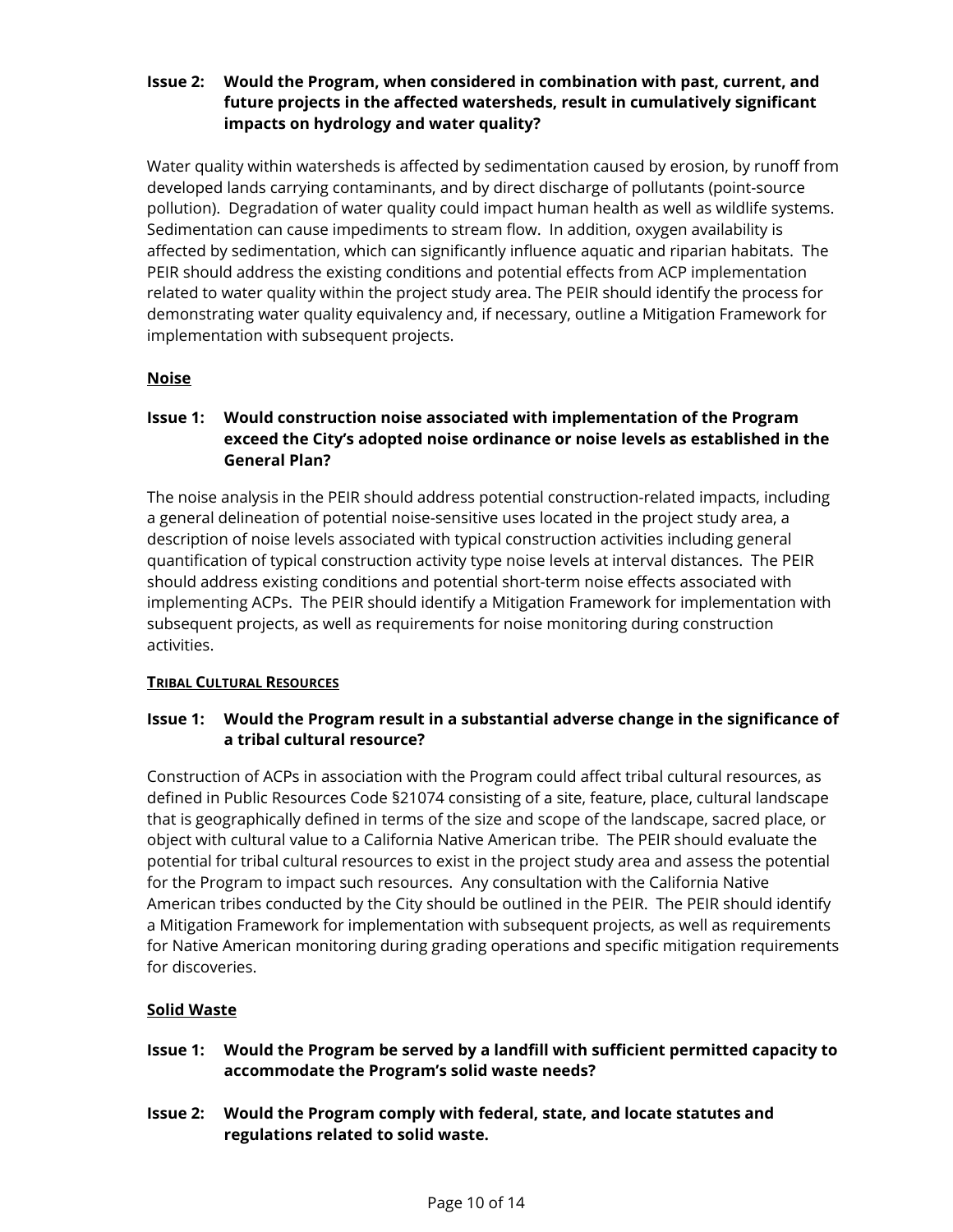The PEIR should include a discussion of potential impacts to landfills and solid waste transfer facilities. The Program involves construction and maintenance activities associated that would generate solid waste, which would then be taken to local landfills. Maintenance activities would entail removal and disposal of materials/refuse from BMPs over the long-term. The PEIR should also discuss how the Program would comply with local, state, and federal regulations associated with solid waste disposal and identify any conflicts with existing and planned infrastructure.

# **VI.SIGNIFICANT ENVIRONMENTAL EFFECTS WHICH CANNOT BE AVOIDED IF THE PROPOSED PROJECT IS IMPLEMENTED**

This section should describe the significant unavoidable impacts of the Program, including those significant impacts that can be mitigated but not reduced to below a level of significance.

#### **VII. SIGNIFICANT IRREVERSIBLE ENVIRONMENTAL CHANGES**

In accordance with CEQA Section 15126.2(c), the PEIR must include a discussion of any significant irreversible environmental changes which would be caused by the proposed project should it be implemented. The PEIR should also address the use of nonrenewable resources associated with Program implementation. See CEQA Section 15127 for limitations on the requirements for this discussion.

#### **VIII. GROWTH INDUCEMENT**

The PEIR should address the potential for growth inducement through implementation of the Program. The PEIR should discuss ways in which the Program could foster economic or population growth, or construction of additional housing either directly or indirectly. This section need not conclude that growth-inducing impacts, if any, are significant unless the project would induce substantial growth or concentration of population.

### **IX. CUMULATIVE IMPACTS**

When the Program is considered with other past, present, and reasonably foreseeable projects in the project area, implementation could result in significant environmental changes which are individually limited but cumulatively considerable. Therefore, in accordance with Section 15130 of the CEQA Guidelines, potential cumulative impacts should be discussed in a separate section of the PEIR.

CEQA requires a discussion of cumulative impacts when they are significant. The determination of cumulative significance calls for reasonable effort to discover and disclose other related projects. The direct and indirect impacts of each related project need to be identified and looked at comprehensively. CEQA provides various alternative methods to achieve an adequate discussion of cumulative impacts (see CEQA Guidelines Section 15130 noting the repealed sections of 15064(i)(4) and 15130(a)(4)). Specific sections of the City's Significance Thresholds provide significance determination criteria for cumulative impacts under individual issue areas (e.g. biology, air quality, traffic). However, in general the following rule of thumb should apply for determining significant cumulative impacts: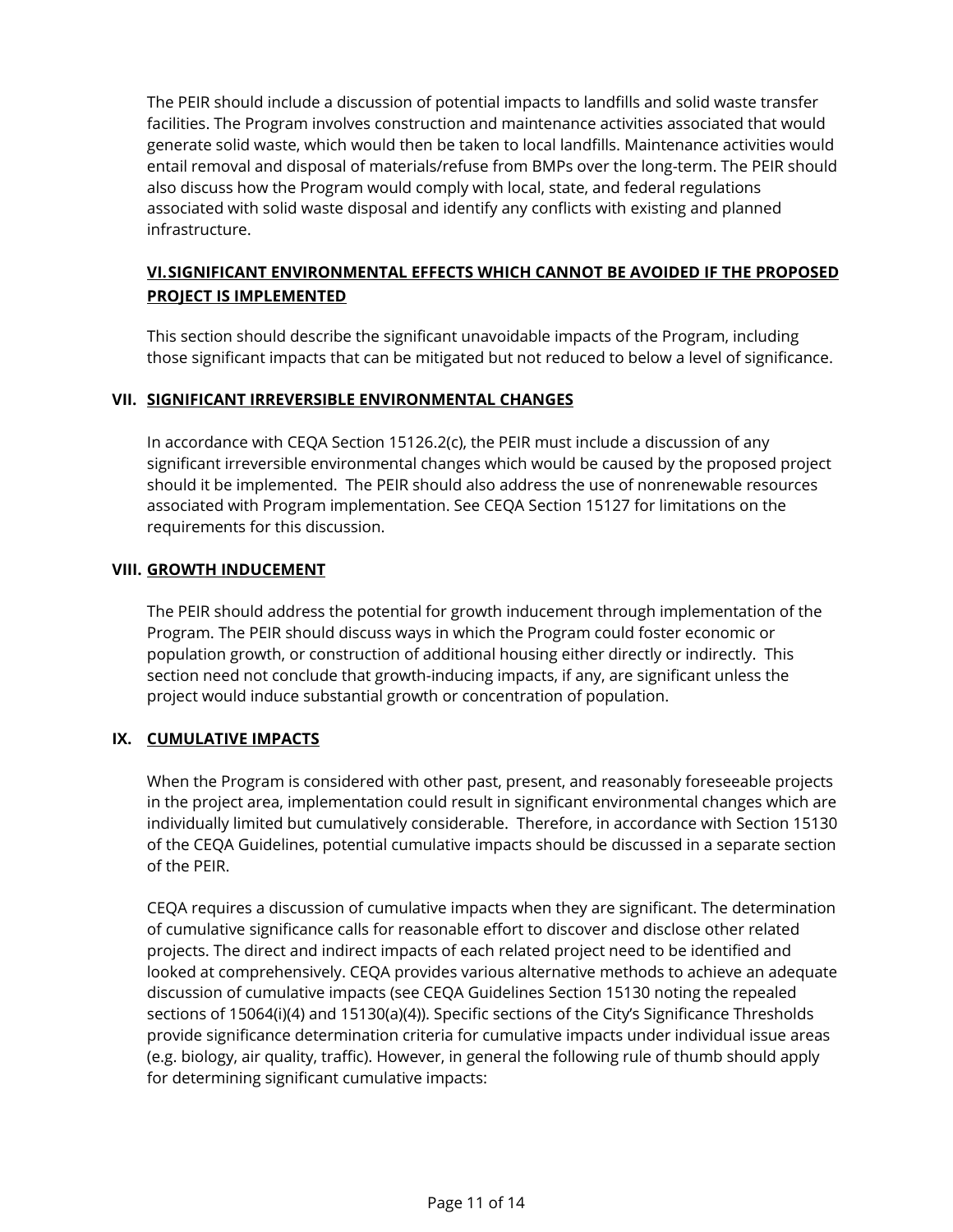- 1. If there are known documented existing significant impacts occurring in a community, additional increments would exacerbate the impact (e.g. an overloaded transportation system).
- 2. If a community plan and/or precise plan identifies cumulative impacts in the community wide EIR, individual projects which contribute significantly to the community wide impacts would be considered cumulatively significant.
- 3. A large scale project (usually regional in nature) for which direct impacts are mitigated by the collective number of individual impacts results in a cumulative impact.

As defined in Section 15355, a cumulative impact consists of an impact which is created as a result of the combination of the project evaluated in the Environmental Impact Report (EIR) together with other projects causing related impacts. An EIR should not discuss impacts which do not result in part from the project evaluated in the document.

The PEIR cumulative analysis should be based on a list of projects to determine the project's contribution to a cumulative effect or can be evaluated using the previously certified General Plan and associated or related community plans.

## **X. EFFECTS FOUND NOT TO BE SIGNIFICANT**

A separate section of the PEIR should include a brief discussion of issues areas that were not considered to be potentially significant, such as **agricultural resources, geologic conditions, health and safety, mineral resources, paleontological resources, public services and facilities, public utilities (excluding solid waste), transportation/circulation, and visual effects/neighborhood character**. If these or other potentially significant issue area arises during detailed environmental investigation of the project, however, consultation with the Planning Department is recommended to determine if these other issue areas need to be addressed in the PEIR. Additionally, as supplementary information is submitted, the PEIR may need to be expanded to include additional issue areas. The Stormwater Department must consult with the Planning Department to determine if subsequent issue area discussions need to be added to the PEIR. The justification for these findings should be summarized in the PEIR.

### **XI. ALTERNATIVES**

The PEIR should analyze reasonable alternatives that can avoid or substantially reduce the Program's significant environmental impacts. These alternatives should be identified and discussed in detail, and should address all significant impacts associated with the Program. The alternative's analysis should be conducted in sufficient graphic and narrative detail to clearly assess the relative level of impacts and feasibility. Preceding the detailed alternatives analysis should be a section entitled "Alternatives Considered but Rejected." This section should include a discussion of preliminary alternatives that were considered but not analyzed in detail. The reason for rejection should also be explained. At a minimum, the following alternatives shall be considered:

### A. **No Project Alternative**

The No Project Alternative should discuss the existing conditions of the project area at the time the Notice of Preparation is published, as well as what would be reasonably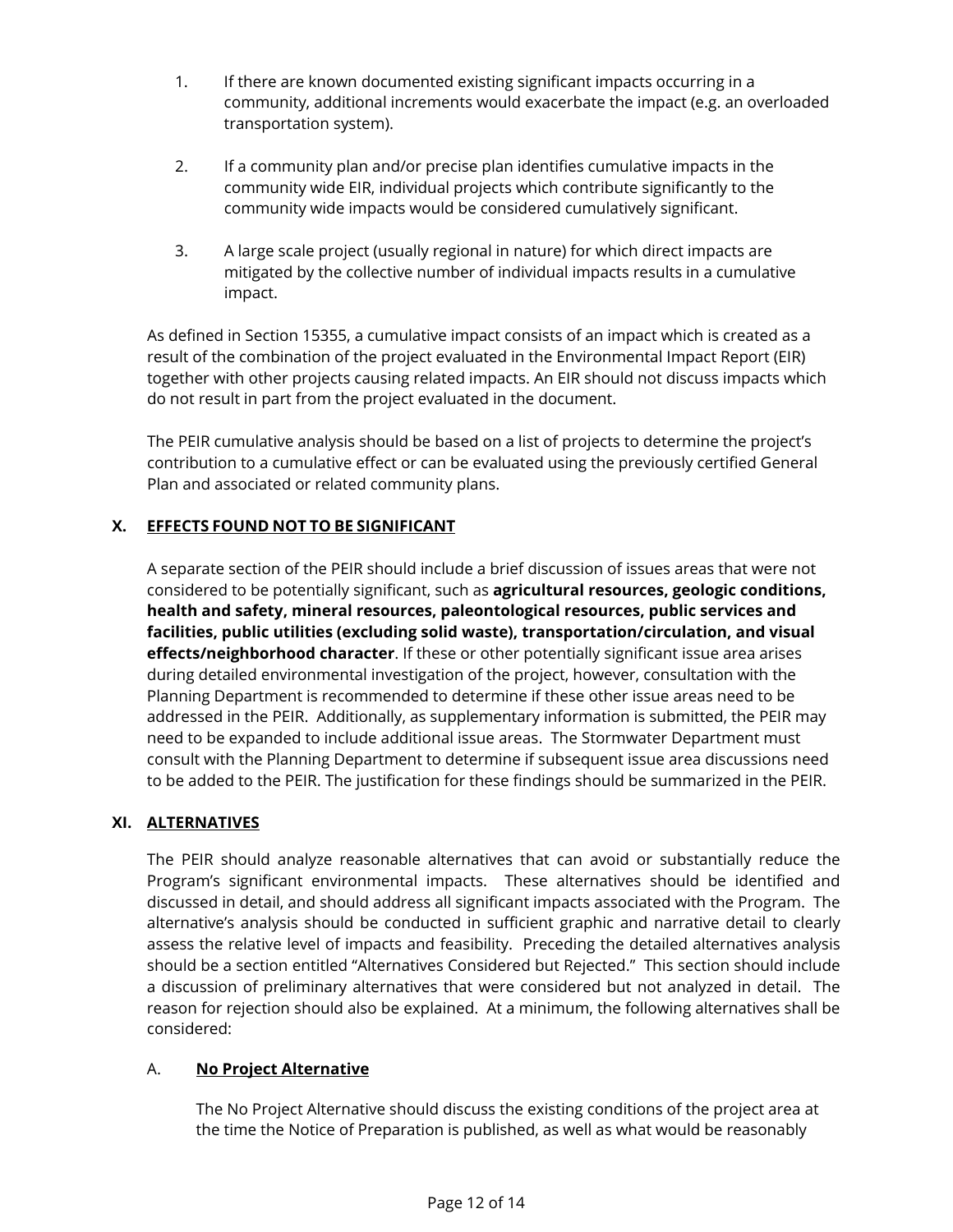expected to occur in the foreseeable future if Phase 2 of the Program was not approved. This alternative should compare the environmental effects of implementing offsite ACPs under Phase 1 of the Program with those associated with expanding the program to allow for the proposed construction, sale and trade of water quality equivalency credits permitted under Phase 2. Should the No Project Alternative prove to be the environmentally superior alternative, then pursuant to Section 15126.6(e)(2) of the CEQA Guidelines, the PEIR shall also identify an environmentally superior alternative among the other alternatives.

#### B. **AVOIDANCE OF ENVIRONMENTALLY SENSITIVE AREAS ALTERNATIVE**

The Environmentally Sensitive Areas Alternative should analyze implementing Phase 2 of the Program in a way that would prevent construction of ACPs in undeveloped areas of the project study area. This alternative would analyze the potential environmental consequences of only constructing BMPs on disturbed or developed lands next to environmentally sensitive areas on the environmental issue areas described above in Section V, which ostensibly could avoid or substantially reduce significant impacts depending on the impacts of the project.

#### C. **REGIONAL ACPS ONLY ALTERNATIVE**

Under the Regional ACPs Only Alternative, the City would chose a location(s) within each of the watershed management areas in the project study area where larger regional ACPs would be constructed, rather than allowing a series of smaller individual ACPs to be constructed on a project-by-project basis within each watershed management area. The regional ACPS would be constructed all at once and WQE credits would be exchanged in advance of project(s) occupancy. The exchange of WQE credits would be limited to the available lands within the regional ACP locations identified by the City.

If through the environmental analysis process, other alternatives become apparent that would mitigate potentially significant impacts such alternatives must be reviewed and discussed with Planning Department staff prior to including them in the PEIR. It is important to emphasize that the alternatives section of the PEIR should constitute a major part of the document. The timely processing of the environmental review will likely be dependent on the thoroughness of effort exhibited in the alternatives analysis.

### **XII. MITIGATION FRAMEWORK - MITIGATION, MONITORING, AND REPORTING PROGRAM (MMRP)**

A Mitigation Framework should be developed which clearly identifies the requirements for review of subsequent projects implemented in accordance with Phase 2 of the Program. The PEIR should describe the significant impact(s) addressed by each measure and the anticipated effectiveness and outcome of the measure as addressed in the PEIR. The Mitigation Framework will be the basis for which future ACPs implemented in accordance with the Program are evaluated or designed to assure compliance with goals, objective and policies contained within the planning documents to be amended. At a minimum, the Mitigation Framework should identify for each mitigation measure: 1) the City department or other entity responsible for implementing the program or monitoring its affects; 2) the monitoring and reporting schedule, and 3) the completion requirements. The MMRP should be presented as a separate chapter at